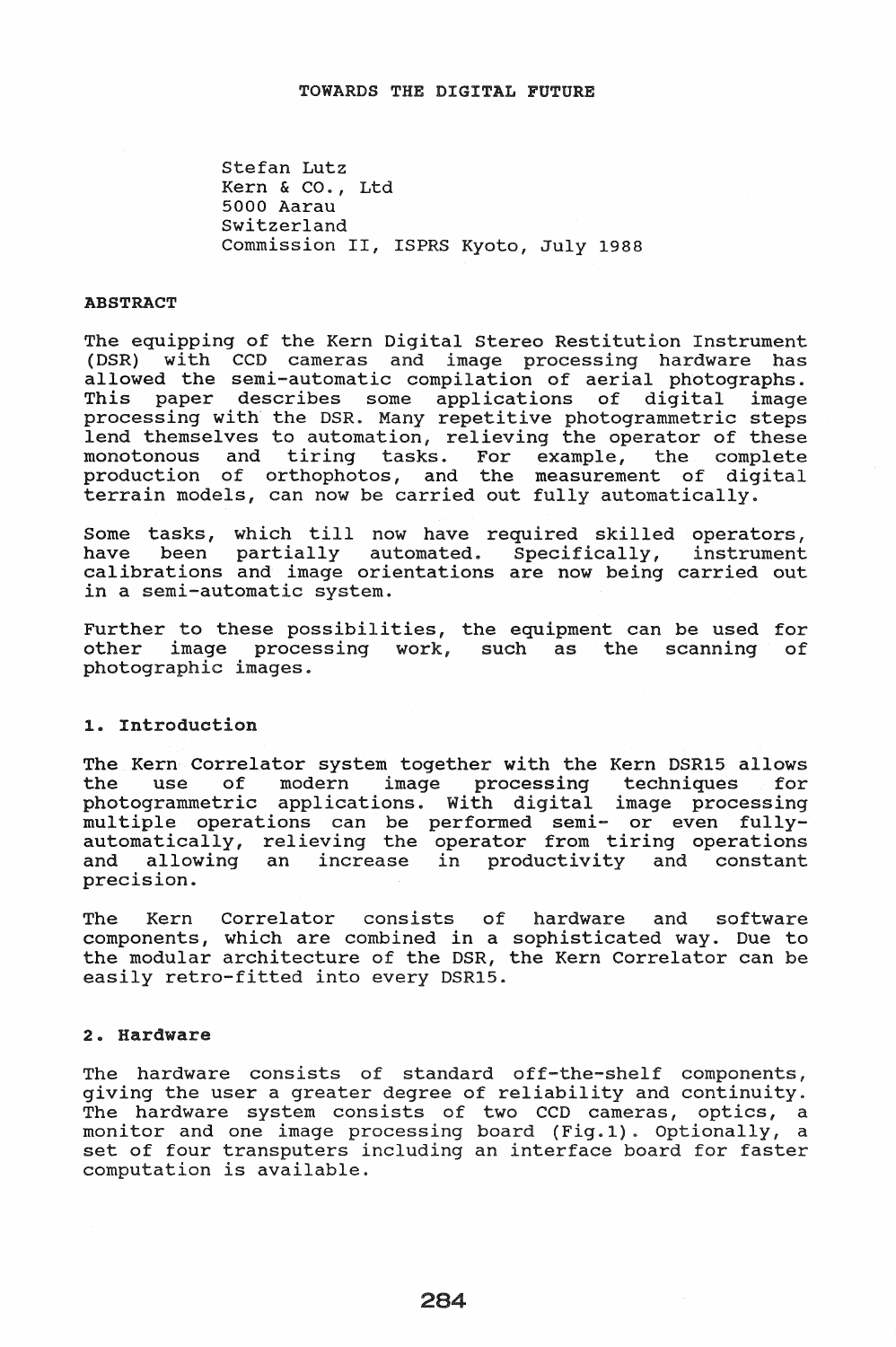

Fig. 1 Kern Correlator block scheme

The CCD cameras used are Philips NXA 1011 and are based on the Valvo-Chip, which has a resolution of 604 x 600 pixels. Using Kern's own optics guarantees minimal distortion and almost no vignetting in the digitized image. The CCD cameras are mounted in the optical path of the DSR15 so they take the same picture as the operator sees in the viewing system.

The image processing board is supplied by Data Translation. Inc Image processing sourd is supprice by been framination. two 512 x 512 pixel pictures in its RAM.. Additionally, the board has a DMA interface to the host computer and is connected via a Q-bus to the MicroVAX computer.

One big problem in dealing with digital image processing is the high use of CPU resources. To solve this problem Kern uses transputers to do the time critical parts of the algorithms. Due to the nature of digital image processing, many computations can be run in parallel. Therefore transputers are an ideal tool for this type of work, since they are parallel<br>processors, executing concurrently. The transputers are executing concurrently. The transputers are programmed using the OCCAM 2 language and the Transputer Development System (TDS). Since transputers are not special processors, but simply general purpose computers, there are no special restrictions in their use. This enables any timecritical tasks to be programmed on transputers.

# 3 .. Software

Like the hardware, the software is designed in a modular way.<br>The software assists normal photogrammetric compilation. The The software assists normal photogrammetric compilation. correlator system software has been designed to be as compatible as possible with the standard Kern photogrammetric software.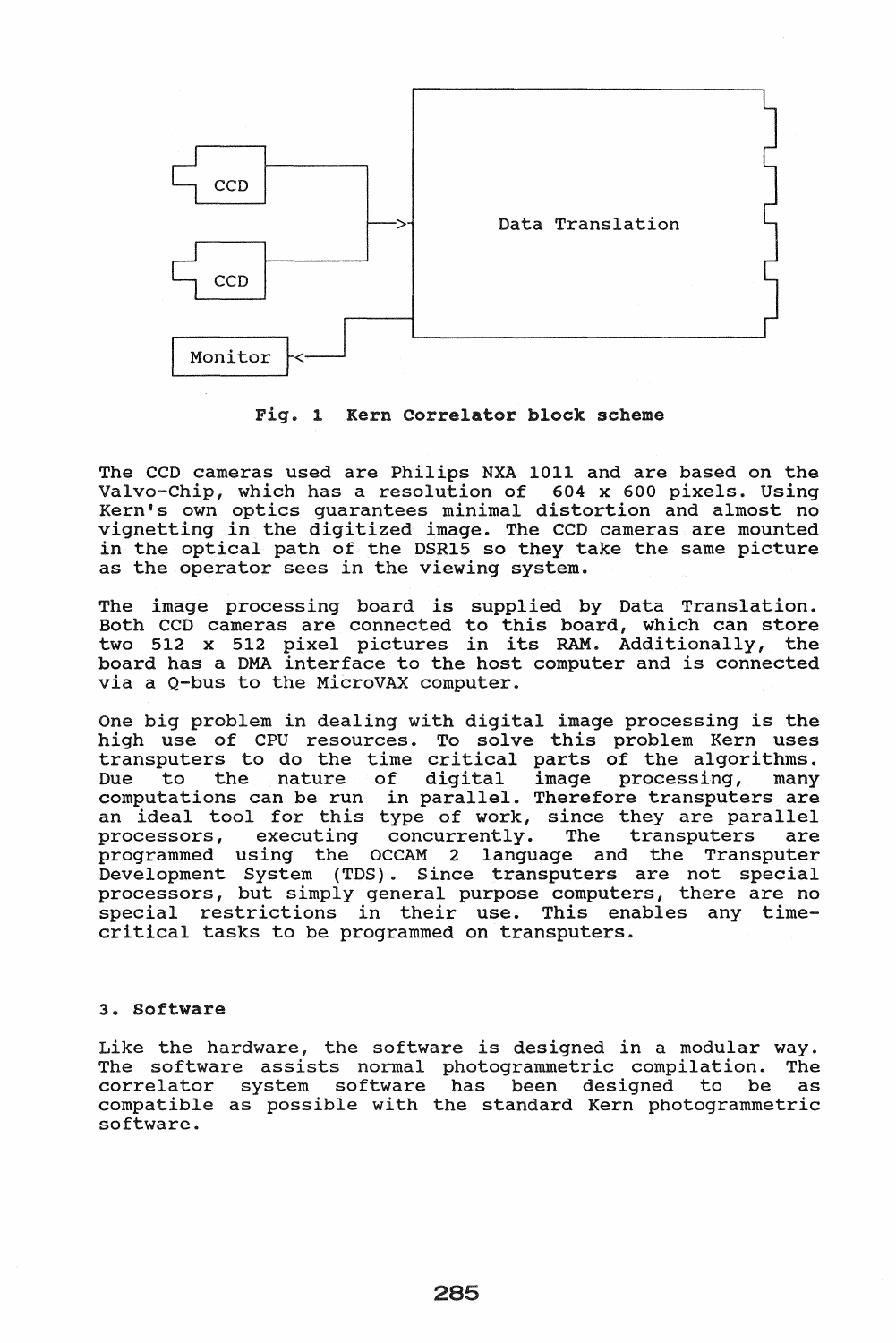The software used with the correlator takes over the<br>photogrammetric orientation and allows the automatic photogrammetric orientation and allows measurement of DTMs and generation of orthophotos. It can be modod smokes of sine and generators or erememodes: it can be abed for installation, encoming and calibration of the<br>correlator's hardware, as well as being used as a digital scanner.

#### 3.1. Video Installation

The Video Installation Package is used to install, check and calibrate the Kern correlator and consists of three programs.

The first step is to check the functionality of the hardware. This is done with the video test program. with this program all parts of the Kern correlator's hardware are tested, like the CCD cameras, the video board and the monitor.

Next the floating marks have to be centered to the middle of the video coordinate system. This is done with the camera installation program. This work is carried out only during the installation of the CCD cameras.

The last step is the calibration. The video calibration gives the relationship between the video coordinate system and the stage coordinate system. In the procedure a specially designed stage cooldinate system. In the procedure a specially designed<br>target is positioned to predefined nominal positions in the video coordinate system and the actual distorted positions are measured. An affine transformation is then computed, relating the stage coordinate system to the video coordinate system. The results are stored in an ASCII file, readable by all programs using the correlator.

# 3.2. Video Library

The subroutines available in the Video Library enable the development of application programs for digital image processing.

The video library can be used to perform many basic digital image processing functions, such as functions for the acquisition, storage and manipulation of digital images. This library makes full use of all possibilities given by the image processing boards. Besides reading and writing pixels, lines of processing searas: sesides redding and writing pixers, fines of<br>pixels and areas of pixels to frame buffer or image files, routines for raster graphic primitives are provided. Other routines allow the manipulation of the look up tables.

#### 3.3. DSR1C operating system

with the DSRIC package a complete orientation can be done under operator control using correlation routines. The operator advises where measurements should be made and the programs do the fine measurements.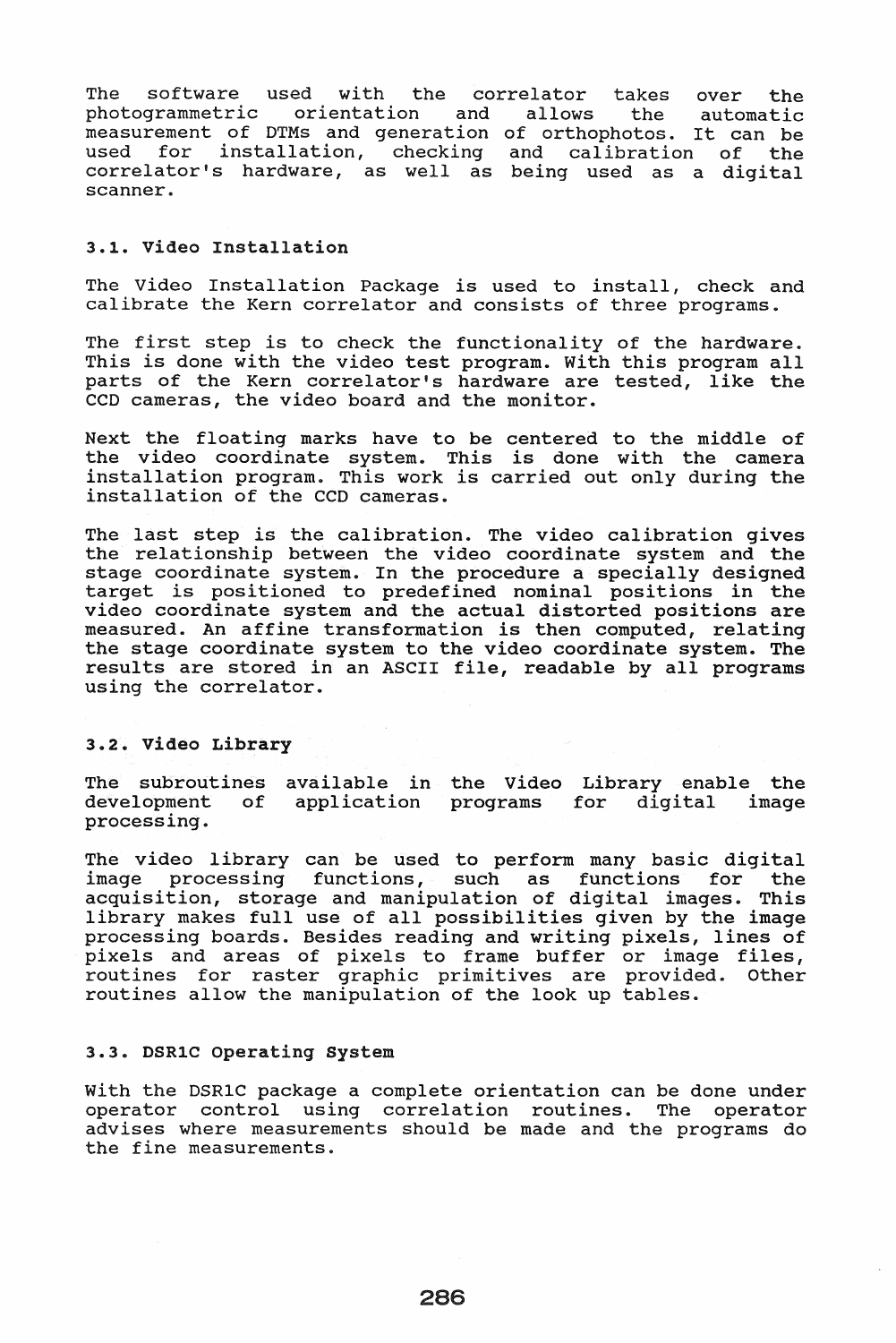One of the programs is used to calibrate the stages of the DSR. After putting in the calibration grid the operator measures the first point of the grid. All other plate points are then measured automatically.

In the case of interior orientation, the operator measures the positions of two fiducial marks. After doing this the program makes the measurements of the rest of the fiducials.

In relative and absolute orientation the operator has to give approximations for each point to be measured. The programs then make the parallax measurements.

### 3.4. DTH Generation with Correlator (DTHCOR)

Based on the vertical line locus method the correlator is able<br>to measure heights. As well as using the radiometric to measure heights. As well as using the radiometric<br>information the vertical line locus method also uses line locus method also uses geometrical constraints and information about the terrain slope to obtain height values.

The user can measure a DTM in a defined window or in a regular rectangle. The regular rectangle is the format the orthophoto program uses as input.

By using various searching techniques a high proportion of points are successfully measured, while points that are points are successfully measured, while points unmeasured due to missing structure or lack of contrast are marked in the measurement file. In an additional stage these points can be remeasured by an operator.

The height measurement method is useful not only in topographic<br>situations, but also for close-range photogrammetric situations, but environments, for example for industrial measurements or in medical applications ..

### 3.S. Kern Digital Orthophoto system (KDOS)

The Kern Digital Orthophoto System (KDOS) is used to produce purely digital orthophotos. As input it needs the calibration and orientation data and a digital terrain model (DTM). The calibration and orientation data are taken from the files generated by the calibration and orientation routines. The DTM has to be in a readable format for KDOS, and can come from a manual or an automatic measurement, or can be read from a data base. This input data is used to generate a digital orthophoto which is stored as a file on the computer's hard disk. Using digital image processing techniques allows the addition of text, graphical symbols, contour lines and a margin to this digital data. The final product is a digital orthophotomap. A digital recorder generates negatives or printing foils from this data.

Using this equipment reduces orthophoto production costs since all measurement takes place on one machine and because standard